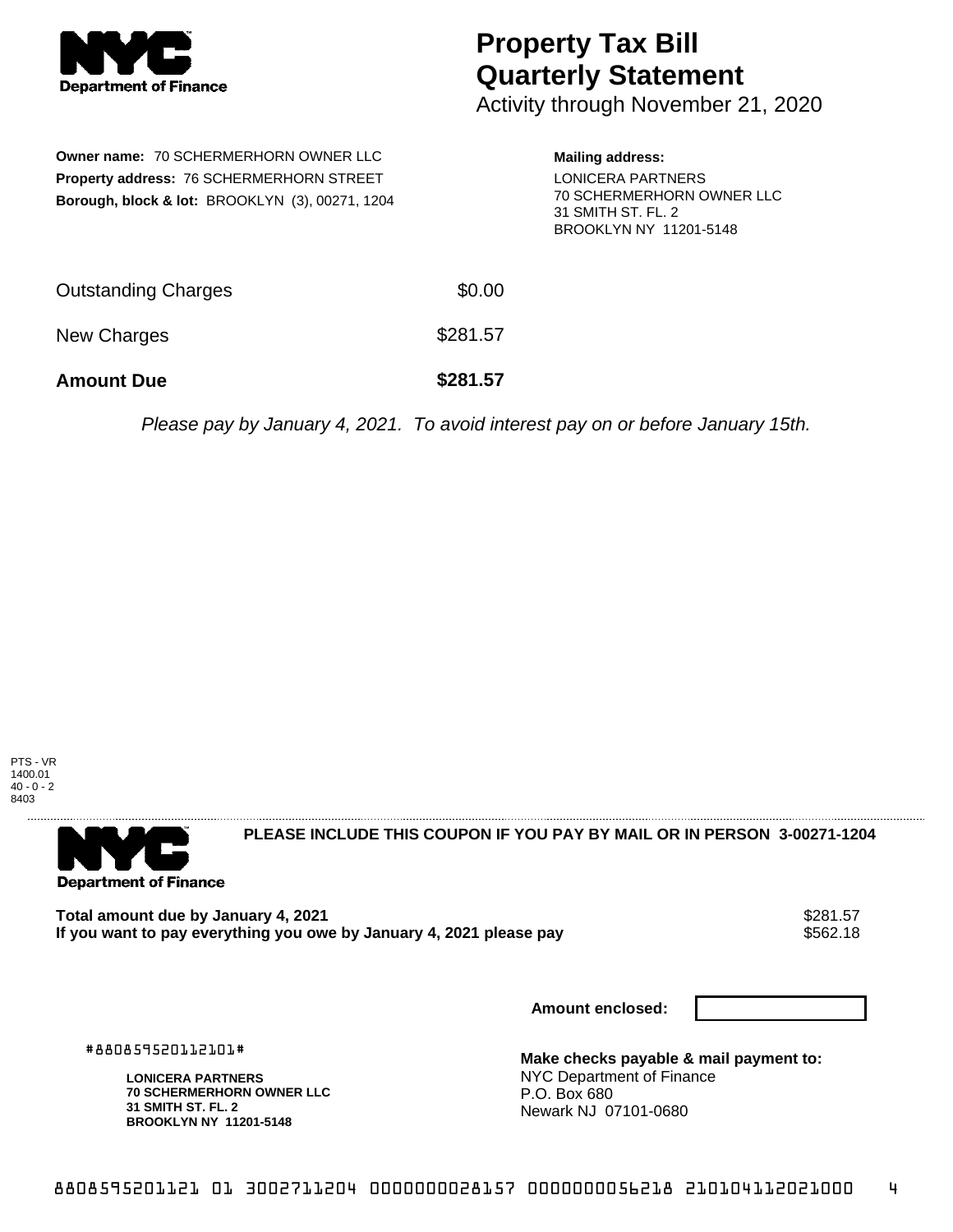

| <b>Billing Summary</b>                                                     | <b>Activity Date Due Date</b>           | Amount       |
|----------------------------------------------------------------------------|-----------------------------------------|--------------|
| Outstanding charges including interest and payments                        |                                         | \$0.00       |
| Finance-Property Tax                                                       | 01/01/2021                              | \$291.19     |
| <b>Adopted Tax Rate</b>                                                    |                                         | $$-9.62$     |
| <b>Total amount due</b>                                                    |                                         | \$281.57     |
| <b>Tax Year Charges Remaining</b>                                          | <b>Activity Date</b><br><b>Due Date</b> | Amount       |
| Finance-Property Tax                                                       | 04/01/2021                              | \$291.19     |
| Adopted Tax Rate                                                           |                                         | $$-9.62$     |
| Total tax year charges remaining                                           |                                         | \$281.57     |
| If you want to pay everything you owe by January 4, 2021 please pay        |                                         | \$562.18     |
| If you pay everything you owe by January 4, 2021, you would save:          |                                         | \$0.96       |
| How We Calculated Your Property Tax For July 1, 2020 Through June 30, 2021 |                                         |              |
|                                                                            | Overall                                 |              |
| Tax class 2 - Residential More Than 10 Units                               | <b>Tax Rate</b>                         |              |
| Original tax rate billed                                                   | 12.4730%                                |              |
| New Tax rate                                                               | 12.2670%                                |              |
| <b>Estimated Market Value \$20,751</b>                                     |                                         |              |
|                                                                            |                                         | <b>Taxes</b> |
| <b>Billable Assessed Value</b>                                             | \$9,338                                 |              |
| <b>Taxable Value</b>                                                       | \$9,338 x 12.2670%                      |              |
| <b>Tax Before Abatements and STAR</b>                                      | \$1,145.52                              | \$1,145.52   |
| Annual property tax                                                        |                                         | \$1,145.52   |
| Original property tax billed in June 2020                                  |                                         | \$1,164.76   |
| <b>Change In Property Tax Bill Based On New Tax Rate</b>                   |                                         | $$-19.24$    |

**NEW LAW:** To learn about Local Law 147, which requires residential buildings with three or more units to create a policy on smoking and share it with current and prospective tenants, visit www.nyc.gov/health/tobaccocontrol.

## **Home banking payment instructions:**

- 1. **Log** into your bank or online bill pay website.
- 2. **Add** the new payee: NYC DOF Property Tax. Enter your account number, which is your boro, block and lot, as it appears here: 3-00271-1204 . You may also need to enter the address for the Department of Finance. The address is P.O. Box 680, Newark NJ 07101-0680.
- 3. **Schedule** your online payment using your checking or savings account.

## **Did Your Mailing Address Change?** If so, please visit us at **nyc.gov/changemailingaddress** or call **311.**

When you provide a check as payment, you authorize us either to use information from your check to make a one-time electronic fund

transfer from your account or to process the payment as a check transaction.